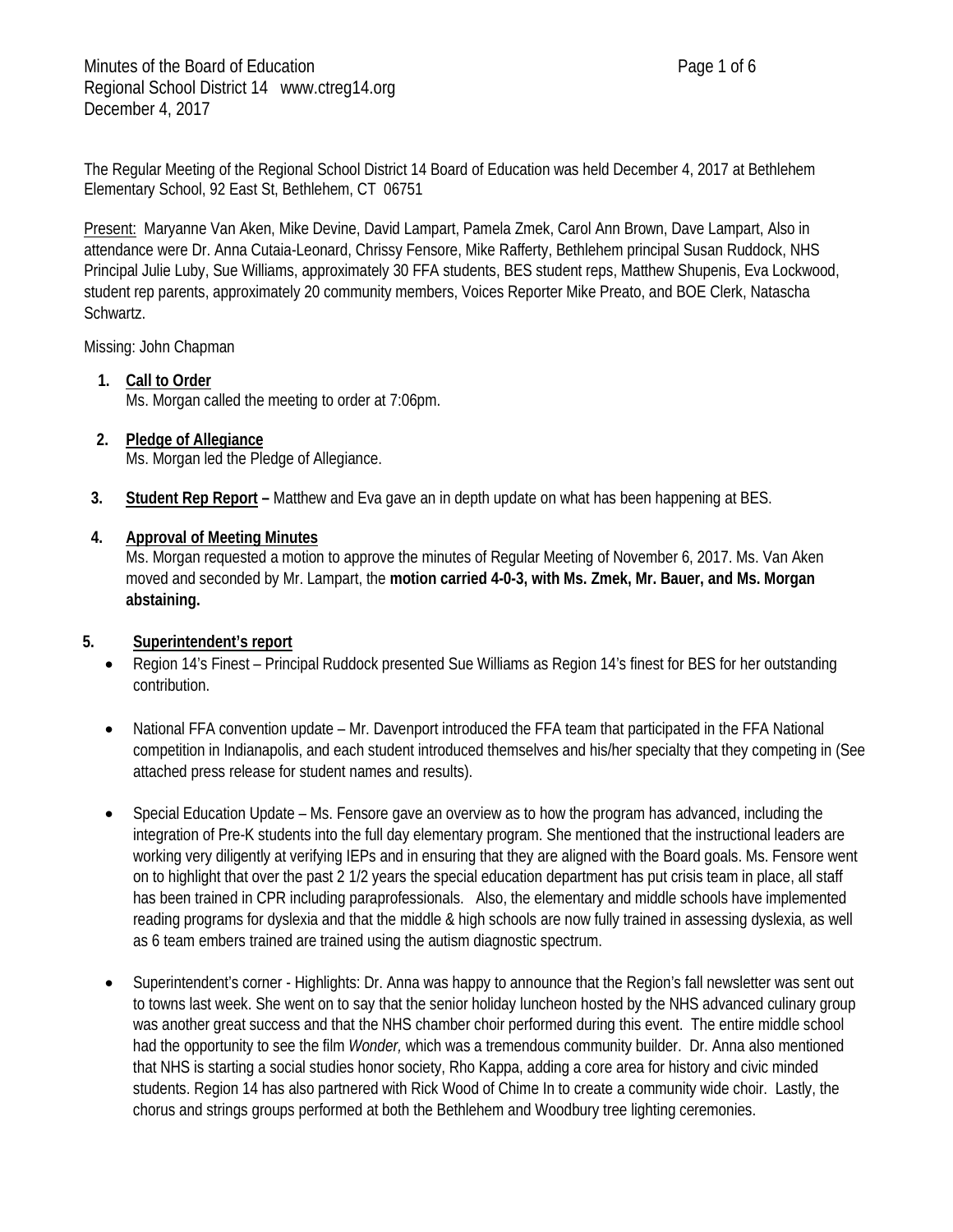# **6. Board Committee Reports**

Building Committee – To be tabled until next meeting as Mr. Chapman was not present.

Finance Committee - Mr. Bauer gave an update on the YTD financials, spoke about sped update from a financial perspective, and also gave a brief overview of the grants acceptance which is on the agenda to be voted on tonight.

Community Relations - Ms. Zmek advised that the committee is finalizing details for the upcoming community forum to be held January 11, 2018 and that the invitations will be going out in the mail in the coming weeks.

- **7. Board Chair Comments**  Ms. Morgan mentioned that the region has formed a District Advisory committee that meets the first Tuesday of the month to review facilities needs in order for the school system to continue to strive. Bethlehem resident Mr. Jim Agostine was appointed chair of the committee. A consultant will be hired to help with the project and the community will get summaries going forward.
- **8. Public Comment** none
- **9. Old Business -** none

### **10. New Business**

- A. Ms. Van Aken moved that the Region 14 BOE approve the following mandated policies (6141.31, 5141.22, 3542, 9700, 3232, 3516.4, 3516.5, 3520.11, 5131.111, 5142, 5141.21) supplied and revised by CABE Policy Services, having been reviewed and recommended by the Policy committee, as presented. Seconded by Mr. Lampart. **The motion carried 7-0-1, with Mr. Devine abstaining.**
- B. Mr. Bauer moved that the Region 14 BOE accept the grant commitment from the State Department of Administrative Services for Project 214-0094-VA/EA (NHS-Vo-Ag), (effective October 31, 2017), subject to the terms of the grant commitment, the law, and any necessary further action by the Board and/or its Building Committee, as presented. Seconded by Mr. Lampart. **The motion carried unanimously 7-0-0.**
- C. Mr. Bauer moved that the Region 14 BOE accept the grant commitment from the State Department of Administrative Services for Project 214-0095-VE (NHS-Vo-Ag), (effective October 31, 2017) subject to the terms of the grant commitment, the law, and any necessary further action by the Board and/or its Building Committee, as presented. Seconded by Mr. Lampart. **The motion carried unanimously 7-0-0.**
- D. Mr. Bauer moved that the Region 14 BOE accept the grant commitment from the State Department of Administrative Services for Project 214-0096-BE/A/CV (Region 14 Central Office-NHS), (effective October 31, 2017) subject to the terms of the grant commitment, the law, and any necessary further action by the Board and/or its Building Committee, as presented. Seconded by Mr. Lampart. **The motion carried unanimously 7-0-0.**
- E. Ms. Van Aken moved that the Region 14 BOE approve the Nonnewaug Agriscience students to attend the Pennsylvania Farm Show in Harrisburg, PA from January 5, 2018 through January 6, 2018 for approximately 48 students and 6 background checked chaperones via coach bus; funded by students, as presented. Seconded by Mr. Lampart. **The motion carried unanimously 7-0-0.**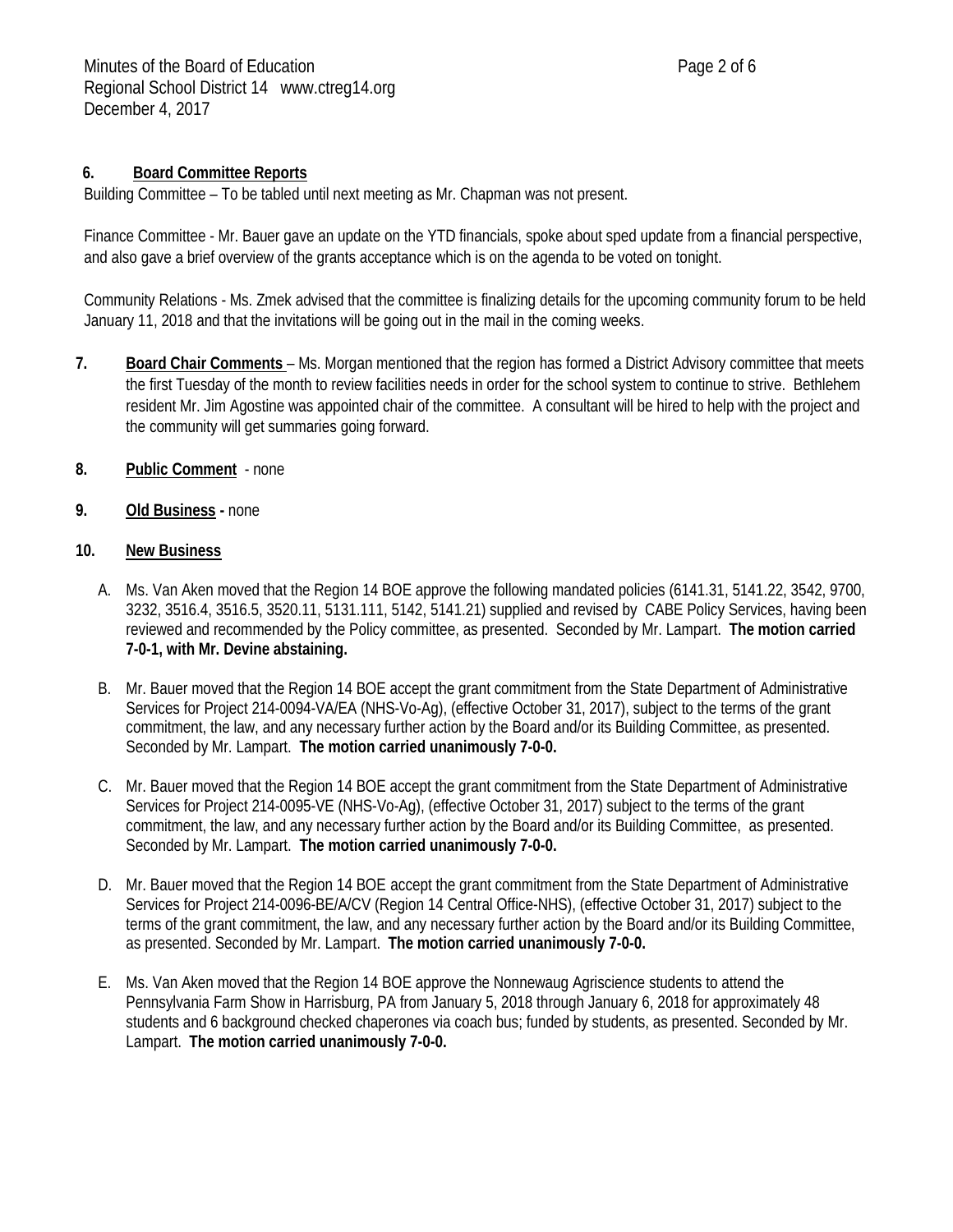F. Ms. Van Aken moved that the Region 14 BOE approve the Nonnewaug Senior Ag Production students' trip to Texas, from April 13, 2018 through April 21, 2018 for approximately 12 students and 3 background checked chaperones via air and rental van; air, hotel, and food funded by students and rental van funded by the Ag Production Student Activity Account, as presented. Seconded by Mr. Lampart. **The motion carried unanimously 7-0-0.**

#### **11. Adjournment**

*Ms. VanAken moved to adjourn and seconded by Mr.Bauer*. **The motion carried unanimously 7-0-0.**

The meeting was adjourned at 8:28pm.

Respectfully Submitted,

Rehwartz

Natascha Schwartz, BOE Clerk

Recorded and filed subject to Board of Education approval by: Natascha Z. Schwartz, Board Clerk, 12/08/2017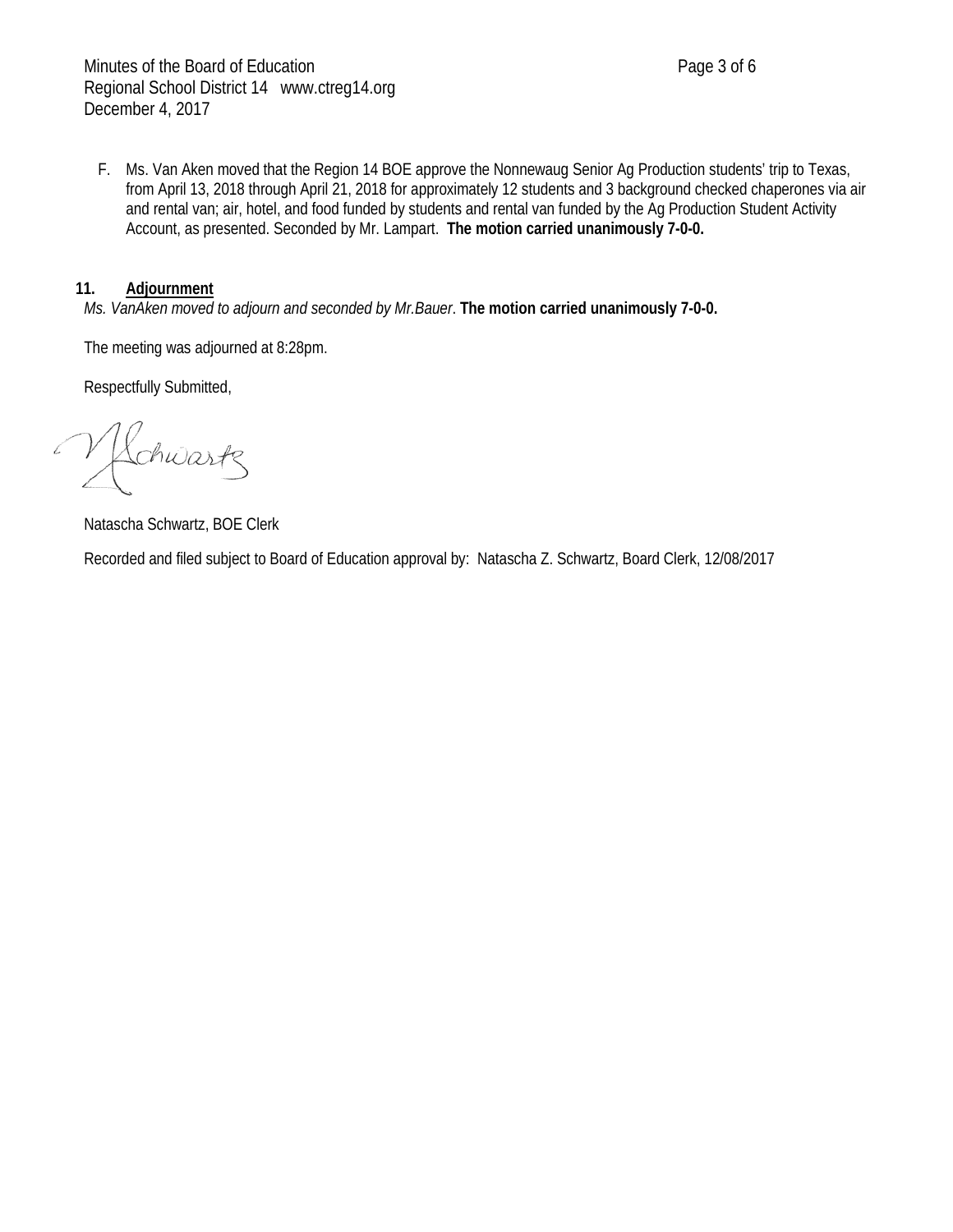#### **NONNEWAUG HIGH SCHOOL'S WOODBURY FFA MEMBERS BRING HOME THE GOLD AT NATIONAL COMPETITION**

The Woodbury FFA chapter sent 30 students and graduates to the 90<sup>th</sup> National FFA Convention in Indianapolis recently to compete in the National FFA Organization's Career Development Events. The Woodbury Chapter is the **ONLY CHAPTER in the nation, out of over 7,900 FFA chapters** and **over 650,000 FFA members nation-wide, to send 6 teams to national competition from one chapter in the same year.** 

Not only did the Woodbury FFA chapter have 6 teams represented from their chapter in national competition, but they also were very competitive and came home with outstanding results against the nation's most talented students and teams.

**Complete team placings and individual results are as follows:**

| <b>Veterinary Science Team:</b>      | Gold Medal Team, 4th place in the country                        |
|--------------------------------------|------------------------------------------------------------------|
| <b>Sarah Hinman</b>                  | Gold Medal, 8 <sup>th</sup> place individual, \$600 scholarship  |
| <b>Stephanie Marenghi</b>            | Gold Medal, 11 <sup>th</sup> place individual, \$400 scholarship |
| Mikayla Nappi                        | <b>Gold Medal</b>                                                |
| <b>Taylor DeCicco</b>                | <b>Silver Medal</b>                                              |
| <b>Meats Judging Team:</b>           | Silver Medal Team, 14 <sup>th</sup> place in the country         |
| <b>Autumn Dempsey</b>                | <b>Gold Medal</b>                                                |
| <b>Megan Davenport</b>               | <b>Silver Medal</b>                                              |
| <b>Emily Alegi</b>                   | <b>Silver Medal</b>                                              |
| <b>Milk Quality Team:</b>            | Silver Medal Team, 16 <sup>th</sup> place in the country         |
| <b>Sophie Fenn</b>                   | <b>Gold Medal</b>                                                |
| <b>Erin Reich</b>                    | <b>Silver Medal</b>                                              |
| <b>Jillian Wheeler</b>               | <b>Silver Medal</b>                                              |
| <b>Liz Mahon</b>                     | <b>Silver Medal</b>                                              |
| <b>Creed Speaking: Emily Perna</b>   | <b>Silver Medal</b>                                              |
| <b>Parliamentary Procedure Team:</b> | <b>Bronze Medal Team</b>                                         |
| <b>Andrea Wheeler</b>                | <b>Bronze Medal</b>                                              |
| <b>Emily Kern</b>                    | <b>Bronze Medal</b>                                              |
| <b>Austin Bedard</b>                 | <b>Bronze Medal</b>                                              |
| <b>Megan Andrews</b>                 | <b>Bronze Medal</b>                                              |
| <b>Monica Untiet</b>                 | <b>Bronze Medal</b>                                              |
| <b>Sharon McCarthy</b>               | <b>Bronze Medal</b>                                              |
| <b>Poultry Judging Team:</b>         | <b>Bronze Medal Team</b>                                         |
| <b>Nick Huzi</b>                     | <b>Bronze Medal</b>                                              |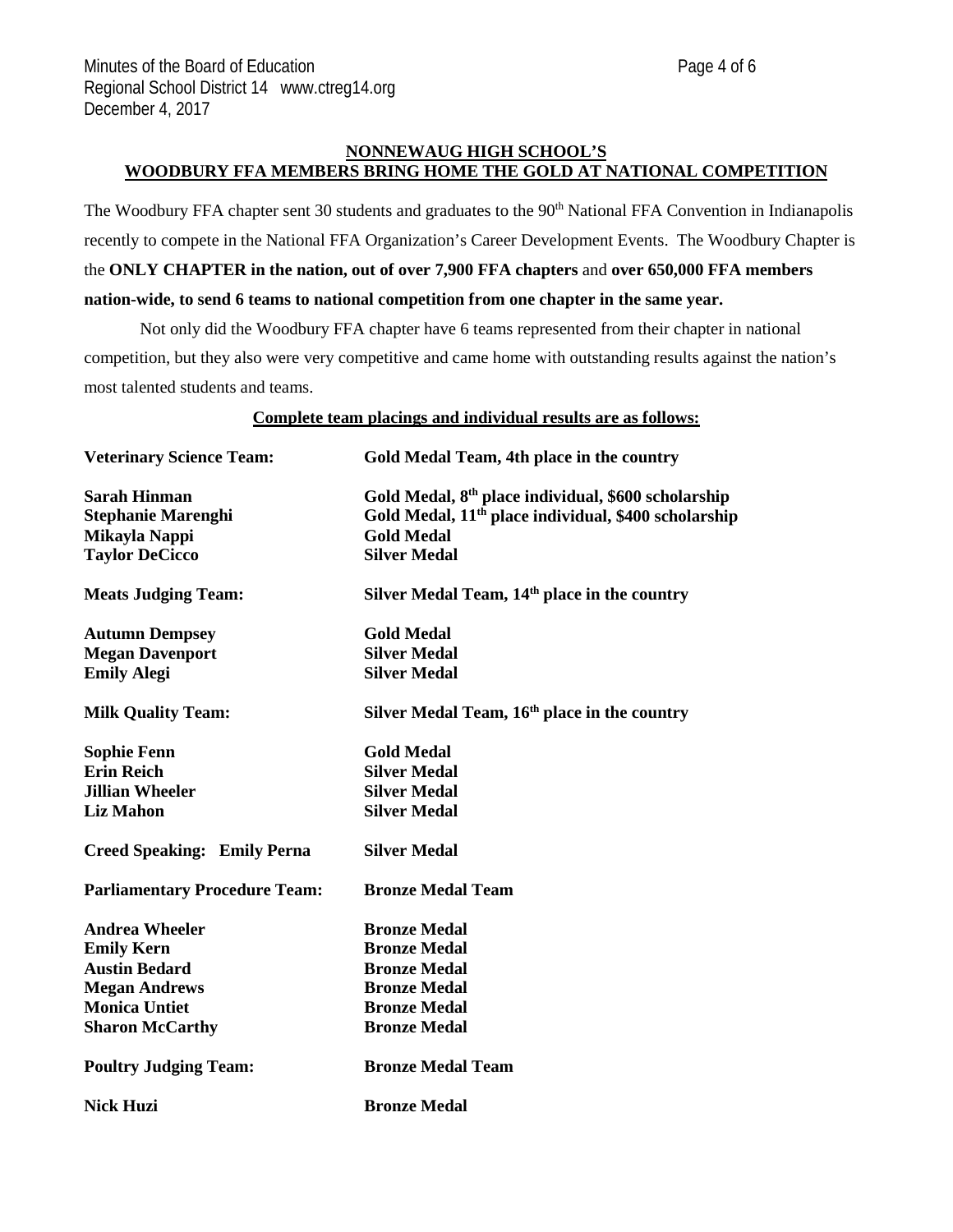| <b>Allison Ogle</b> | <b>Bronze Medal</b> |
|---------------------|---------------------|
| <b>Mason Gsell</b>  | <b>Bronze Medal</b> |
| Ariana Laracuente   | <b>Bronze Medal</b> |

Overall, Woodbury came home with 1 National Gold Team Medal, 3 Silver Team Medals, and 2 Bronze Team Medals.

Individuals on all of these teams earned a total of 5 National Gold Medals, 7 Silver Medals, and 10 Bronze Medals for the

Woodbury FFA Chapter during the week-long convention attended by over 65,000 FFA members from across the country.

**FFA is a national organization of over 650,000 members preparing for leadership and careers in the science, business and technology of agriculture. The Ellis Clark Regional Agriscience and Technology Program at Nonnewaug High School is the state's largest and most comprehensive Agriscience program with over 340 students enrolled in the program. Students are able to explore careers in Floriculture, Landscaping, Conservation, Ag Production, Ag Mechanics, Horse Management, Local Food Production, Aquaculture and Veterinary Science curricular areas, as well as develop their potential for premier leadership, personal growth and career success through involvement in the Woodbury FFA chapter.**

**For more information, please call Bill Davenport, at (203) 266-4038**

#### **CAPTION FOR PICTURES:**

**Veterinary Science Team Picture:**

**The Woodbury FFA Veterinary Science Team recently placed 4th in the country and earned a National Gold Medal at the 90th National FFA Convention in Indianapolis in October. Pictured from left to right are coach Emily Atwood, Taylor DeCicco, Sarah Hinman, Stephanie Marenghi, Mykayla Nappi and the industry sponsor representative.** 

**Meats Judging Team Picture:**

**The Woodbury FFA Meats Evaluation Team recently placed 14th in the country and earned a National Silver Medal at the 90th National FFA Convention in Indianapolis in October. Pictured from left to right are coach Jason Woike (Meat Department Manager at LaBonnes in Woodbury), coach William Davenport, Emily Alegi, Megan Davenport Autumn Dempsey and industry sponsor representatives from Cargill.**

**Milk Quality Team Picture:**

The Woodbury FFA Milk Quality Team recently placed 16<sup>th</sup> in the country and earned a National Silver **Medal at the 90th National FFA Convention in Indianapolis in October. Pictured, left to right, are advisor Eric Birkenberger, Jillian Wheeler, Erin Reich, Liz Mahon, Sophie Fenn and an industry sponsor representative.**